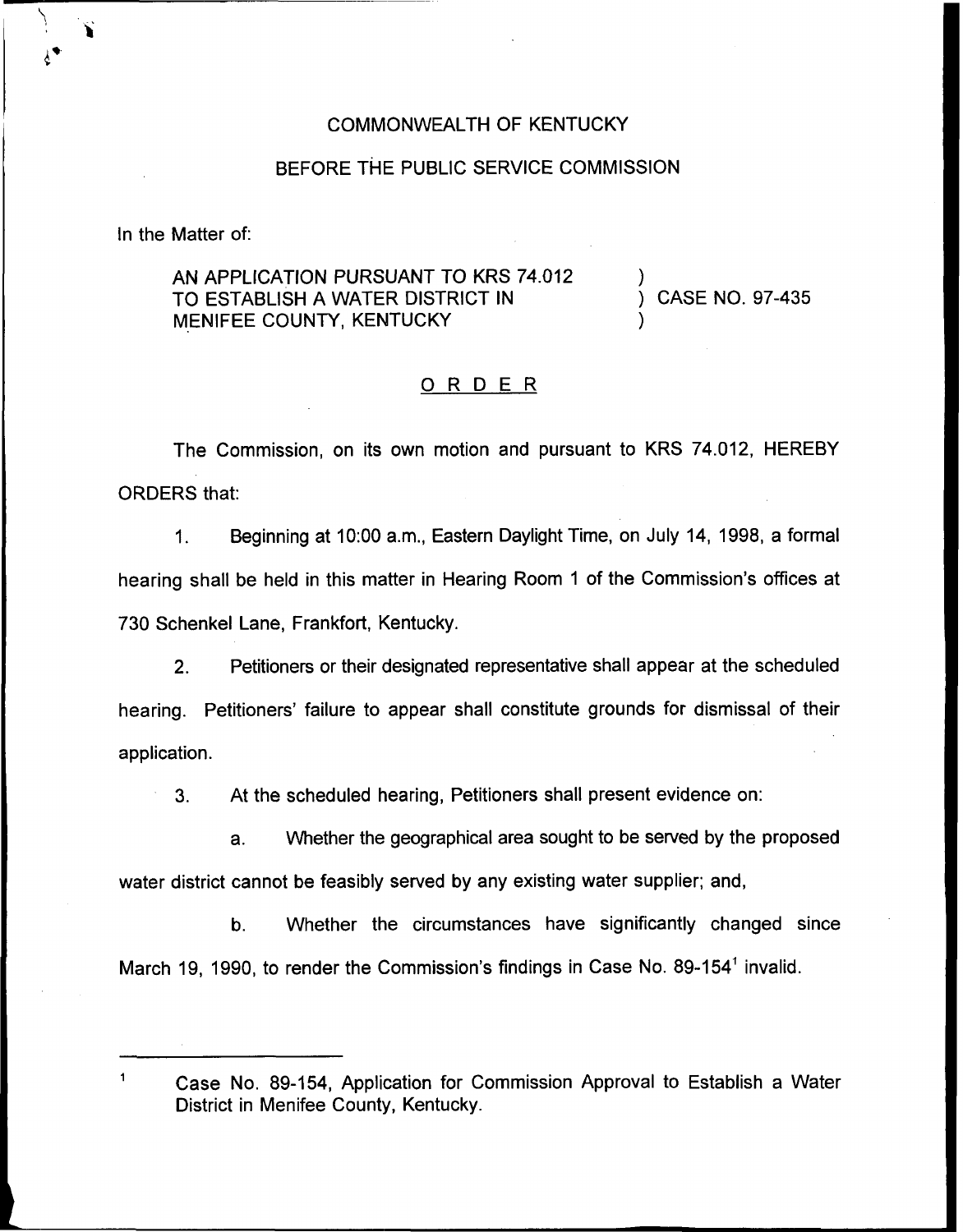4. Within 30 days of the date of this Order, the Petitioners shall file with the Commission a written description of the proposed boundaries for the proposed water district.

5. Within 60 days of the date of this Order, the Petitioners shall file with the Commission the names and addresses of all persons who reside within the boundaries of the proposed water district and who have stated their willingness to receive water service from the proposed water district.

6. Petitioners shall, no later than June 30, 1998, submit in writing to the Commission the names of all persons whom they intend to call as witnesses at the scheduled hearing and a brief summary of their expected testimony.

7. The record of Case No. 89-154 is incorporated by reference into the record of this proceeding.

8. The water suppliers in the general area of Menifee County - Bath County Water District, the city of Jeffersonville, and the city of Frenchburg - are made parties to this proceeding.

9. Bath County Water District shall appear at the scheduled hearing in this matter and present evidence on the feasibility of extending water service into Menifee County.

10. Bath County Water District shall, no later than June 30, 1998, submit in writing to the Commission the names of all persons whom it intends to call as witnesses at the scheduled hearing and a brief summary of their expected testimony.

-2-